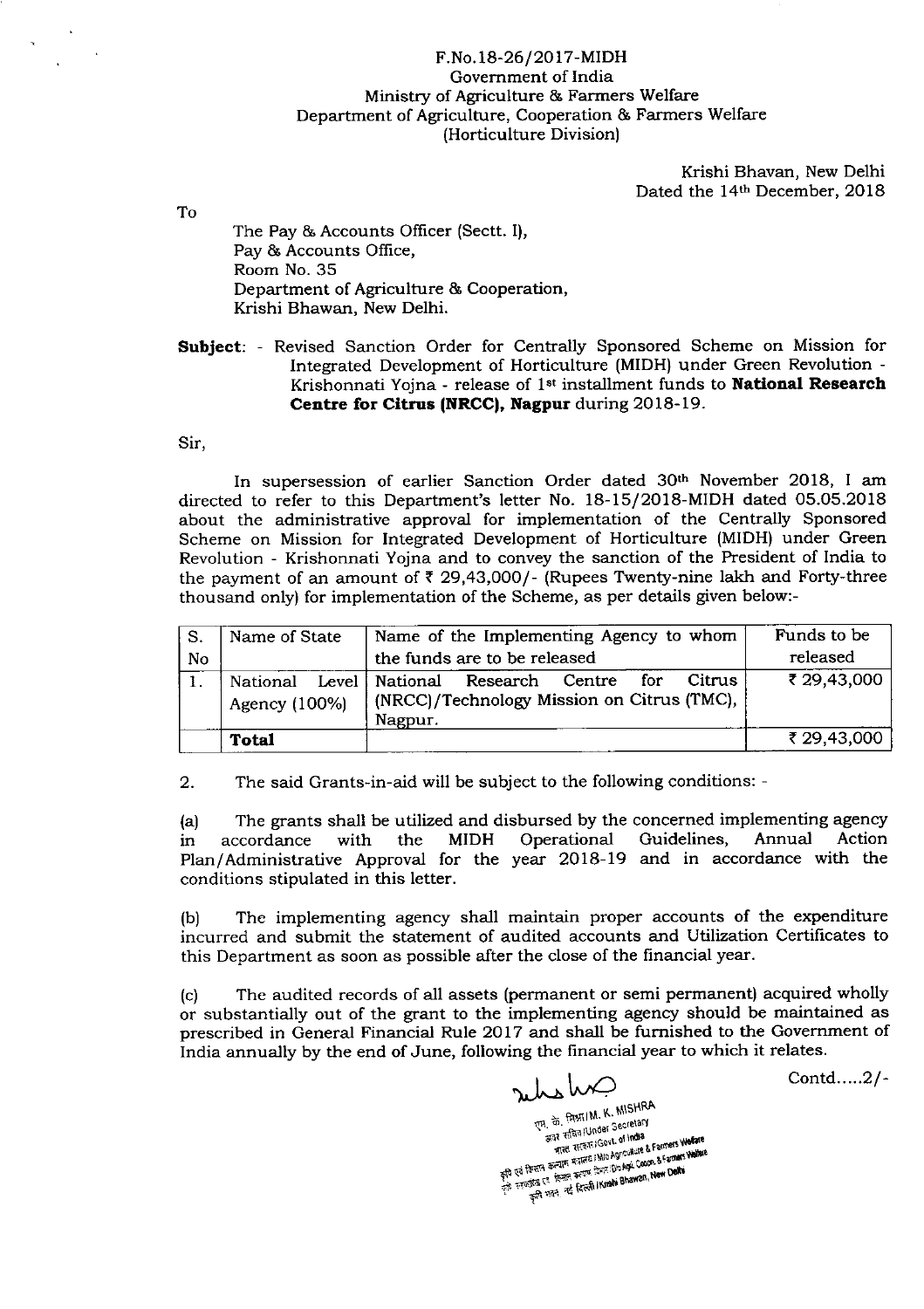(d) Assets permanent or semi-permanent acquired wholly or substantially out of the grant by the Government of India shall not, without prior approval of the Government of India, be disposed of, encumbered or utilized for the purpose other than those for which the grant is being sanctioned.

(e) The accounts of the implementing agency shall be open to Internal Audit of the Principal Accounts Officer, Department of Agriculture & Cooperation as well as the Statutory Audit by the Comptroller & Auditor General of India at his discretion and he shall have the right to demand the production of books, accounts, connected vouchers and other documents and papers in this regard.

(f) The concerned implementing agency shall furnish the physical and financial progress report to this Department on monthly basis in the prescribed format.

(g) The lmplementing Agencies will follow other terms and conditions contained in the General Financial Rules 2017, as amended from time to time.

(h) Any unspent balance of grant, which is not spent for the purpose for which it is sanctioned during the financial year shall be refunded to the Government of India or adjusted for further utilization at the end of the financial year. The funds shall be transferred electronically through RTGS System/Demand Draft to the Implementing Agencies.

(i) All grantee institutions shall submit Utilization Certificates on PFMS.

0) The Further use of Grants in Aid being released by this sanction Order, is to be done through EAT module of PFMS. The Utilization Certificate not supported by the EAT module data is likely to be rejected and expenditure is not to be treated as regular. The agency would be forced to refund the amount received as the expenditure not appearing in EAT module data is not to be taken as expenditure incurred in accordance with the terms and conditions of this Sanction Order.

| Demand No. 1 (Plan) | $(5$ in lakh)                                      |                         |
|---------------------|----------------------------------------------------|-------------------------|
| Head of Account     | Description                                        | Funds to be<br>released |
| $MH - 2401$         | Crop Husbandry                                     |                         |
| 119                 | Horticulture & Vegetable Crops                     |                         |
| 55                  | Green Revolution - Krihonnati Yojna                |                         |
| 04                  | Mission for Integrated Development of Horticulture |                         |
| 550431              | Grants-in-aid - General                            | 22.13                   |
| 789                 | Special Component Plan for Scheduled Castes        |                         |
| 34                  | Green Revolution - Krihonnati Yojna                |                         |
| 04                  | Mission for Integrated Development of Horticulture |                         |
| 340431              | Grants-in-aid - General                            | 4.80                    |
| 796                 | Tribal Area Sub Plan                               |                         |
| 36                  | Green Revolution - Krihonnati Yojna                |                         |
| 04                  | Mission for Integrated Development of Horticulture |                         |
| 360431              | Grants-in-aid - General                            | 2.50                    |
|                     | <b>Total</b>                                       | 29.43                   |

3. The expenditure shall be debited to the following Head of Account:-

Contd.....3/-

rulsho. <sub>访,</sub> 角知IM. K. MISHM ' \*\*, "". " \*\* सचिवा?Under Secretary<br>अवर सस्तिम?Govt. of India<br>मारत सम्तरमट I:Mo Agnouture & Farmers Welfare<br>कृषि एवं किसान कन्याण सत्रस्त्य iMo Agnouture & Farmers Welfare give very word worder waters a Mic Agriculture a Farmers Welfare